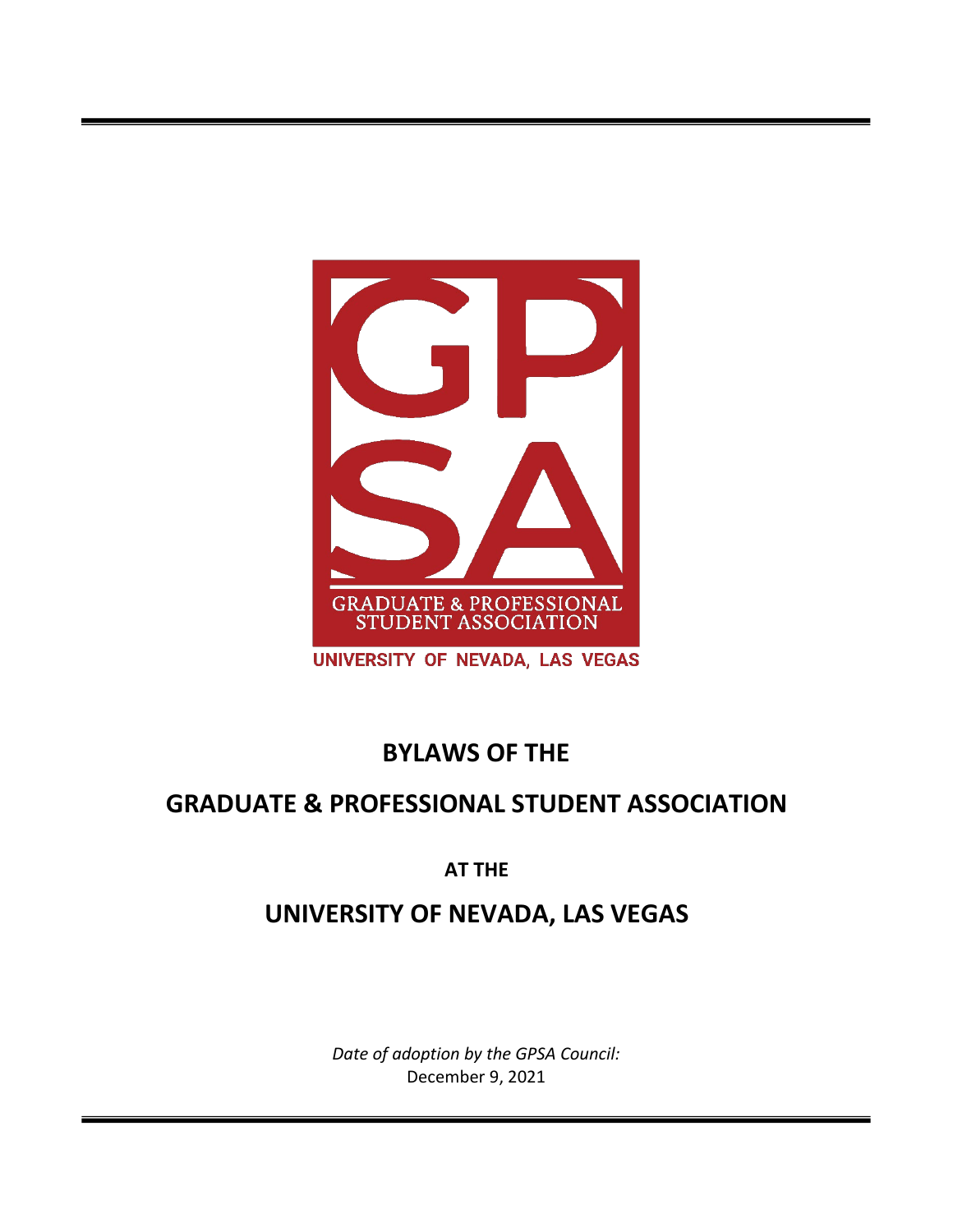

## **BYLAWS OF THE GRADUATE & PROFESSIONAL STUDENT ASSOCIATION**

UNIVERSITY OF NEVADA, LAS VEGAS

| <b>ARTICLE I.</b>   |  |
|---------------------|--|
| SECTION I.          |  |
| SECTION II.         |  |
| SECTION III.        |  |
| SECTION IV.         |  |
| <b>ARTICLE II.</b>  |  |
| SECTION I.          |  |
| SECTION II.         |  |
| SECTION III.        |  |
| SECTION IV.         |  |
| SECTION V.          |  |
| <b>ARTICLE III.</b> |  |
| SECTION I.          |  |
| SECTION II.         |  |
| SECTION III.        |  |
| SECTION IV.         |  |
| <b>ARTICLE IV.</b>  |  |
| SECTION I.          |  |
| SECTION II.         |  |
| SECTION III.        |  |
| SECTION IV.         |  |
| <b>ARTICLE V.</b>   |  |
| SECTION I.          |  |
| SECTION II.         |  |
| SECTION III.        |  |
| SECTION IV.         |  |
| SECTION V.          |  |
| SECTION VI.         |  |
| <b>ARTICLE VI.</b>  |  |
| <b>SECTION I.</b>   |  |
| SECTION II.         |  |
| <b>SECTION III.</b> |  |
| SECTION IV.         |  |
| SECTION V.          |  |
| <b>SECTION VI.</b>  |  |
| <b>ARTICLE VII.</b> |  |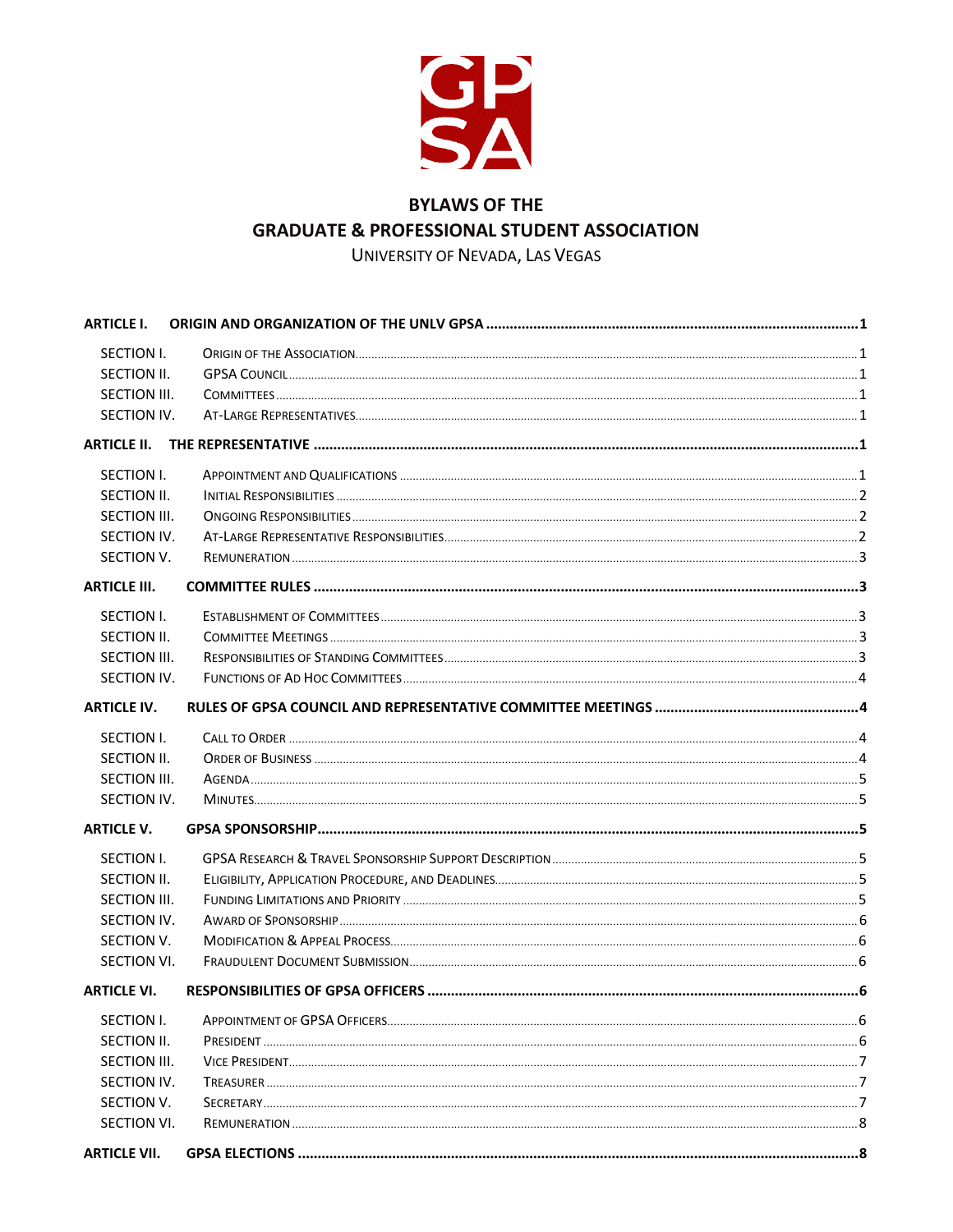| <b>ARTICLE X.</b> |  |
|-------------------|--|
|                   |  |
|                   |  |
|                   |  |
|                   |  |
|                   |  |
|                   |  |
|                   |  |
|                   |  |
|                   |  |
|                   |  |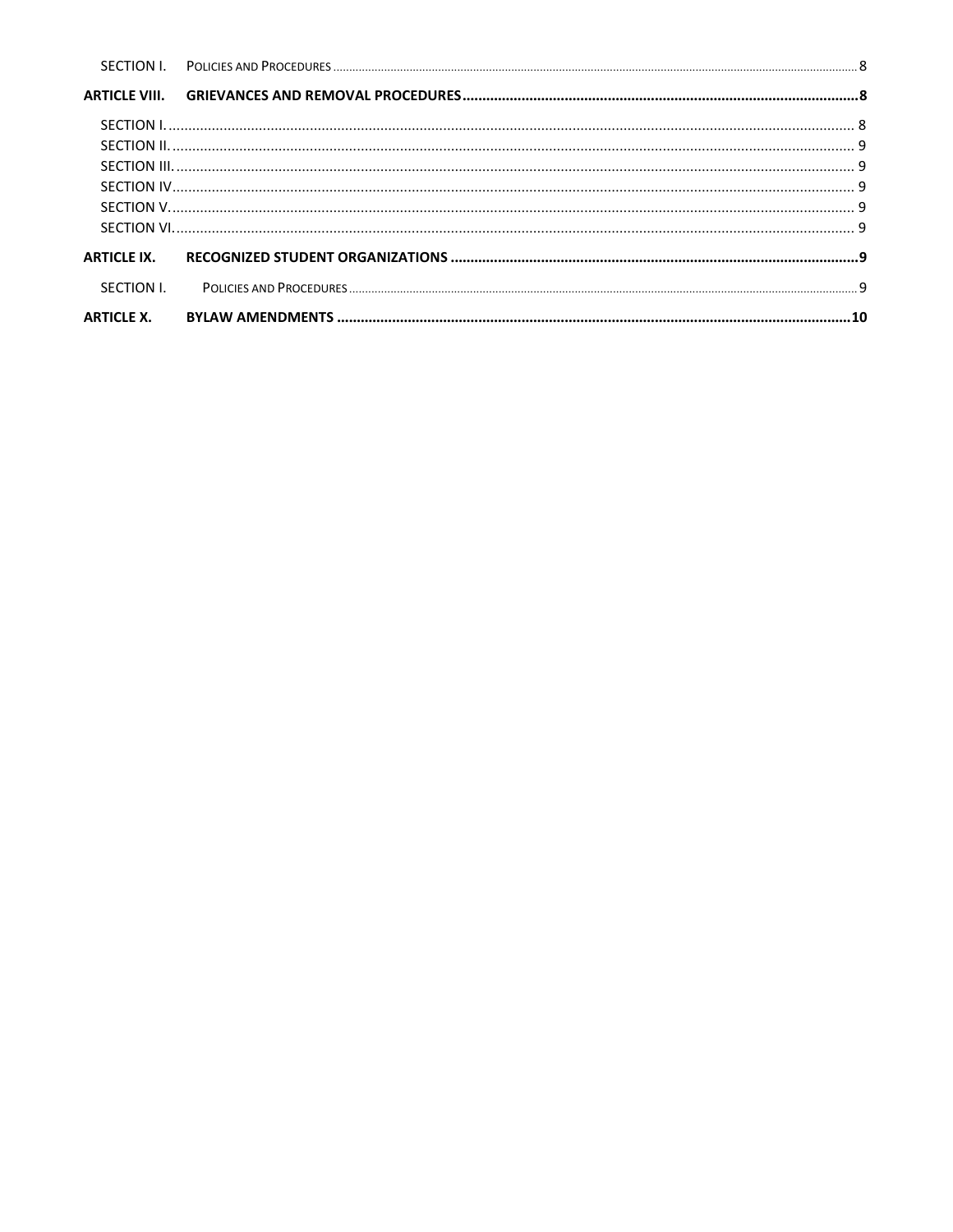## **BYLAWS OF THE GRADUATE & PROFESSIONAL STUDENT ASSOCIATION**

UNIVERSITY OF NEVADA, LAS VEGAS

#### <span id="page-3-0"></span>**ARTICLE I. ORIGIN AND ORGANIZATION OF THE UNLV GPSA**

#### **SECTION I. ORIGIN OF THE ASSOCIATION**

The Graduate Student Association (GSA) was founded on November 6, 1980 for the purpose of furthering and enhancing the academic goals of the graduate students at the University of Nevada, Las Vegas (UNLV). On January 30, 2003, the name wasofficially changed to the Graduate & Professional Student Association (GPSA) to reflect the inclusion of the association's constituents enrolled in professional schools.

#### **SECTION II. GPSA COUNCIL**

The Graduate & Professional Student Association shall be governed by the GPSA Council.

- a. Council Leadership:
	- i. The GPSA Council shall be chaired by the President of the GPSA.
	- ii. In the absence of the President, the Vice President, Treasurer, or Secretary (in order) shall chair the Council.
	- iii. In the absence of all officers, the Council meeting shall be canceled and shall either be rescheduled or shallreconvene at the next scheduled session.
- b. Council Composition:

Each department at UNLV with graduate and professional student programs shall be allotted a single representative with a single vote on the Council.

#### **SECTION III. COMMITTEES**

The Council shall establish whichever committees it deems necessary to plan and implement various strategies needed to accomplish the goals and activities of the GPSA. The actions of these committees must seek the best interest of graduate andprofessional students.

#### **SECTION IV. AT‐LARGE REPRESENTATIVES**

The GPSA Council shall appoint at‐large representatives whenever it deems that the interest of the graduate and professional students at certain campus-wide committees would be best served by a graduate or professional student other than a regular representative.

#### <span id="page-3-1"></span>**ARTICLE II. THE REPRESENTATIVE**

#### **SECTION I. APPOINTMENT AND QUALIFICATIONS**

- a. Academic year representative:
	- i. Prior to the beginning of each fall semester, each department with graduate and professional programs shall appoint or elect one representative to the GPSA. Department chairpersons, and/or other faculty shall be responsible for their representative's selection process.
	- ii. This person may either be elected by their department or appointed by the faculty.
	- iii. The representative shall be any admitted and enrolled graduate or professional student that maintains good academic standing.
- b. Summer Representative:
	- i. At the April GPSA Council meeting, nominations shall be requested from each academic school and department to represent each respective college during the summer sessions. GPSA shall accept nominations for one week following the April GPSA Council meeting. Nominations shall be voted upon at the May GPSA Council meeting by GPSA Council. Upon the event of a tie vote in the Council, GPSA Executive Board members shall cast the deciding vote(s). Upon the event of a tie vote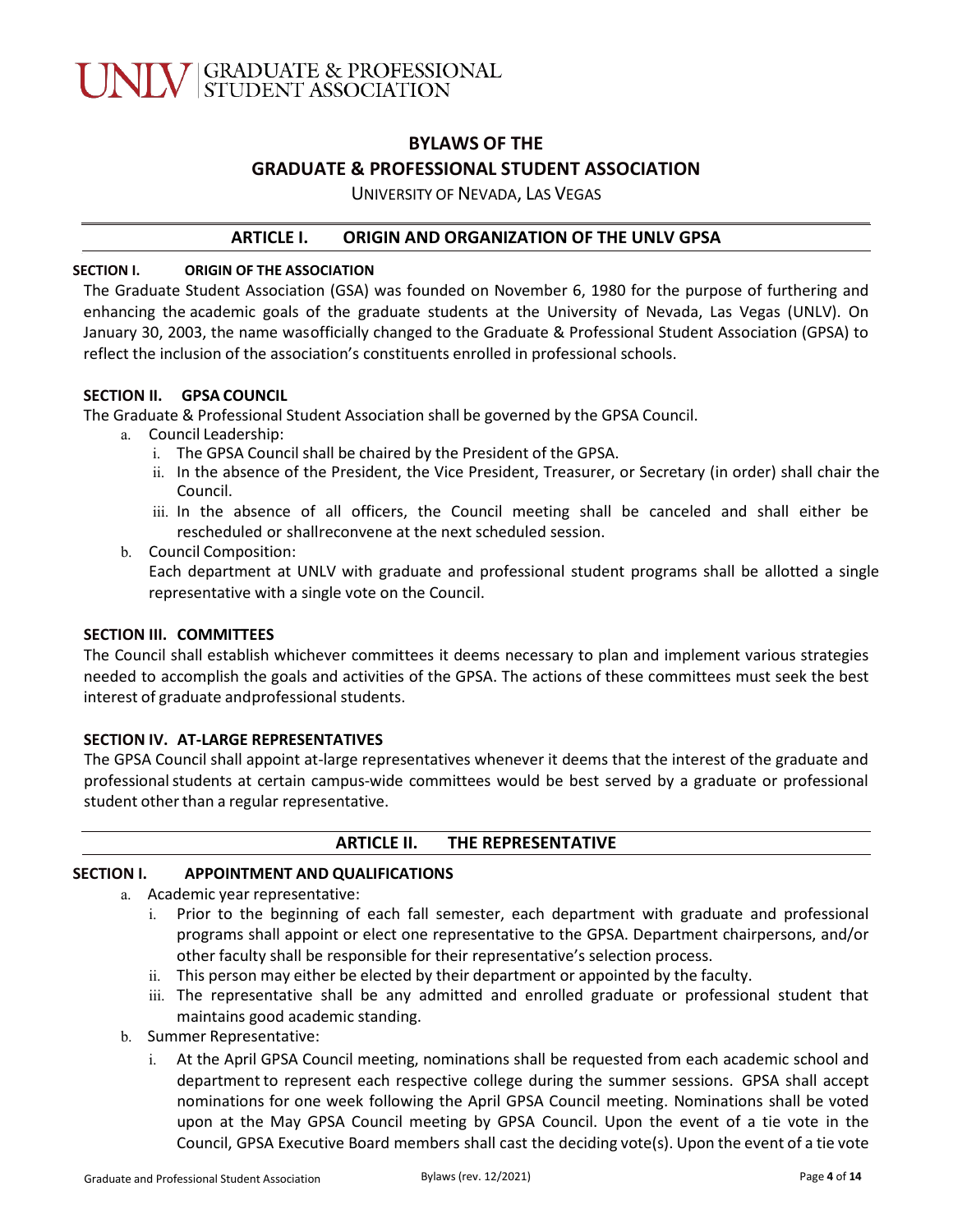in the Executive Board, the President shall cast the deciding vote.

- ii. The summer representative shall be any admitted and enrolled graduate or professional student that maintains good academic standing.
- iii. Summer representatives will be responsible for informing all departments and schools within their college of GPSA business and activities conducted throughout the summer.
- c. At‐Large Representative:
	- i. Appointment of a representative to an at‐large committee shall be made by the GPSA Executive Board and voted for approval at the Council meeting.
	- ii. The at‐large representative shall be any admitted and enrolled graduate or professional student that maintains good academic standing.

#### **SECTION II. INITIAL RESPONSIBILITIES**

At the start of the term of office, each representative must satisfy the following initial responsibilities:

- a. All representatives shall complete GPSA information and contract forms. Upon completion, these forms shall be kept on file in the GPSA office.
- b. All representatives shall become familiar with Robert's Rules of Order. A copy of the latest edition shall be made available in the GPSA office.

#### **SECTION III. ONGOING RESPONSIBILITIES**

All representatives shall carry out the following job related responsibilities:

- a. Council Duties:
	- i. Representatives shall attend all monthly GPSA Council meetings in person or by proxy.
	- ii. Proxies must be appointed in writing on a completed proxy form available in the GPSA office or from the GPSAsecretary. A proxy representative must be another graduate or professional student from within the same department. The proxy representative should bring the completed proxy form to the meeting they are attending. During the summer session, the proxy representative must be another graduate or professional student from the same college.
	- iii. Any GPSA representative missing more than one (1) GPSA Council meeting during one term without sending a proxy shall be removed from the GPSA Council, unless the cause of the absence(s) is approved by the GPSA Executive Board. The Executive Board upon request shall make such hearing available. In the event of such dismissal, the representative's department shall be notified. The department shall then designate a new representative.
- b. Committee Duties:
	- i. Each representative shall serve on at least one (1) GPSA committee, university committee or other associated committee per academic year.
	- ii. Representatives must attend all meetings of the committee on which they are members.
	- iii. Representatives shall miss no more than one (1) committee meeting during one (1) term without sending a proxy. Proxies must be appointed in writing to the committee chair.
- c. Departmental Duties:
	- i. Representatives shall keep graduate and professional students in their departments informed on GPSA activities.
	- ii. Representatives shall keep their department chairpersons and graduate coordinators informed on GPSA activities and related university information. The representative shall report to GPSA Council or to the appropriate committee, any comments, suggestions, or criticisms that their department chairpersons and graduate coordinators may have regarding the GPSA.
	- iii. Representatives shall assist graduate and professional students in their departments to become involved in GPSA activities.
	- iv. Summer representatives shall carry out the same duties and responsibilities as regular representatives but the scope of their responsibilities shall be expanded to encompass their respective college.

#### **SECTION IV. AT‐LARGE REPRESENTATIVE RESPONSIBILITIES**

a. The at-large representative shall attend their respective committee meetings.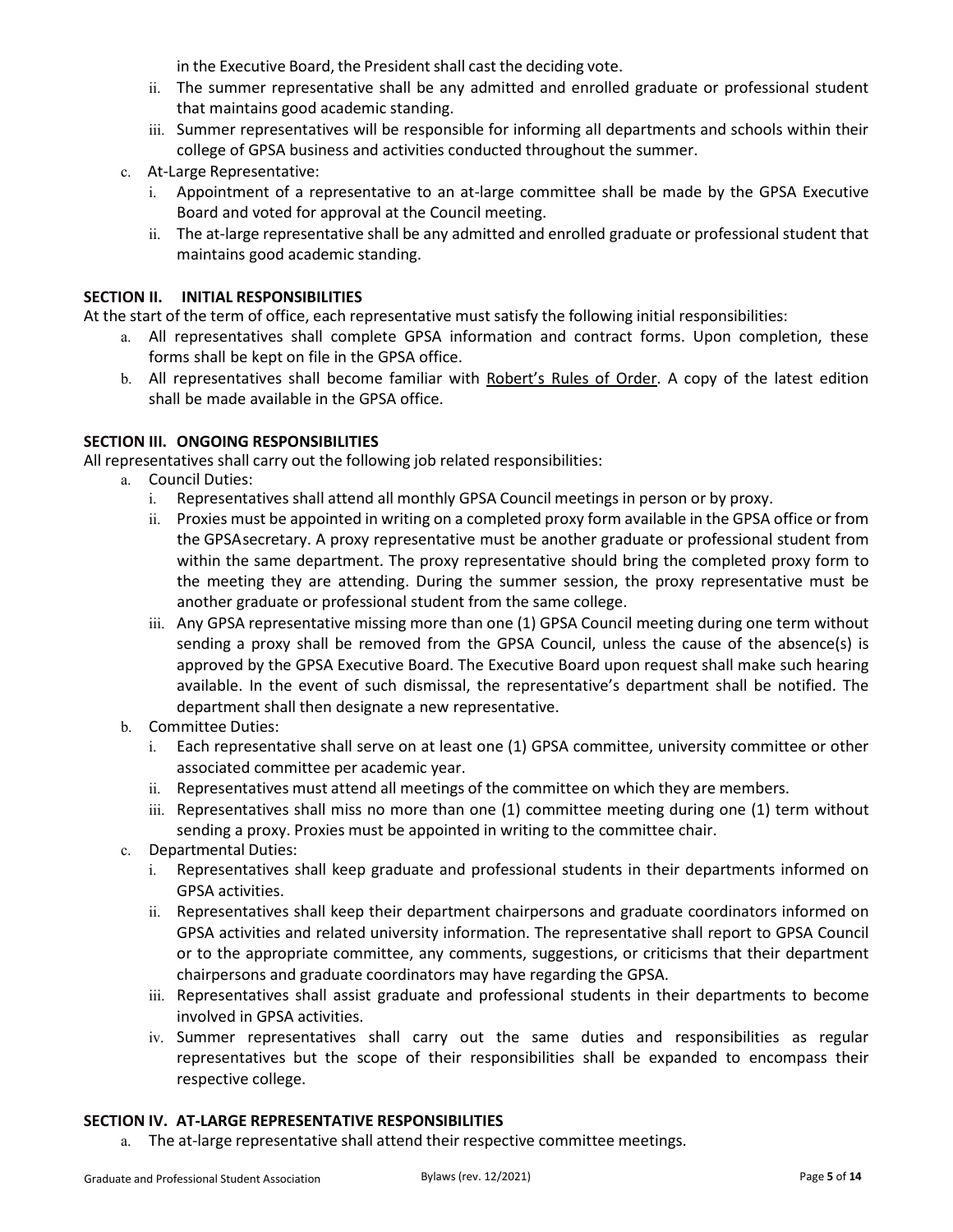- b. All at-large representatives shall complete GPSA information and contract forms. Upon completion, these shall beon file in the GPSA office.
- c. At-large representatives are not required to attend GPSA Council meetings.
- d. All at‐large representatives shall submit a written report on committee activity to the GPSA Council. This report shall be presented no later than three (3) days prior to the subsequent GPSA Council meeting

#### **SECTION V. REMUNERATION**

- a. Academic year and summer representatives' remuneration: If all stipulations in Article II Sections I, II, III, and IV are fulfilled, the GPSA representative shall receive a monthly stipend that totals \$100.00 (one hundred dollars) each academic term, i.e. fall, spring and summer. Stipends will be paid each month to those representatives in attendance.
- b. At-Large Representative Remuneration: If all items in Article II Section V are met, the GPSA at- large representative may receive remuneration.
	- i. This remuneration may not exceed the academic year and summer GPSA representatives' remuneration.
	- ii. This remuneration may be less than academic year and summer GPSA representatives' remuneration.
	- iii. The requirements of and further eligibility for this remuneration shall be determined by the GPSA Executive Board. This shall be set forth each academic term and before the contract is signed.
	- iv. Qualification for this stipend shall be decided by the GPSA Executive Board and shall be open for appeal.
- c. Absentee Remuneration: Any GPSA representative, who cannot finish their term because of medical emergency, bereavement, leave of absence, or other crisis, may receive their entire stipend contingent upon approval of his/her situation by the GPSA Executive Board.
	- i. Any proxy that attends a meeting shall not be compensated for their attendance in lieu of the representative.
- d. Approval of all GPSA representatives' stipends shall be voted upon during the September, February and June meetings. The results of the decision shall be recorded in the minutes.

#### <span id="page-5-0"></span>**ARTICLE III. COMMITTEE RULES**

#### **SECTION I. ESTABLISHMENT OF COMMITTEES**

- a. Standing or ad hoc committees shall be established by the GPSA President, in consultation with the GPSA Council,as provided for in Article III, Section II.
- b. Each standing or ad hoc committee shall be comprised of at least three (3) members.
- c. Each standing or ad hoc committee shall have a chairperson. Each committee shall establish its own process to appoint its respective chairperson with exception to those named committees in Article VI (the Sponsorship Committee, Publications Committee and Government Relations Committee) who will be responsible for filling vacancies on the committee, conducting the meetings, maintaining order and ensuring that the minutes of each meeting are recorded
- d. Committee recommendations shall be implemented by a majority vote of those present at any meeting of the GPSA Council.
- e. Standing committees can be found in Article III, Section III.

#### **SECTION II. COMMITTEE MEETINGS**

- a. Standing and ad hoc committee meetings shall be scheduled so that each member is advised of the meeting at least three (3) business days prior to the meeting time.
- b. Notification of each committee meeting shall be posted in the Graduate Student Commons (LLB 2141) at least three (3) business days to the meeting.
- c. Standing and ad hoc committee meetings shall be open to all members of the GPSA.
- d. Roll call shall be taken by the chairperson at the beginning of each standing and ad hoc committee meeting.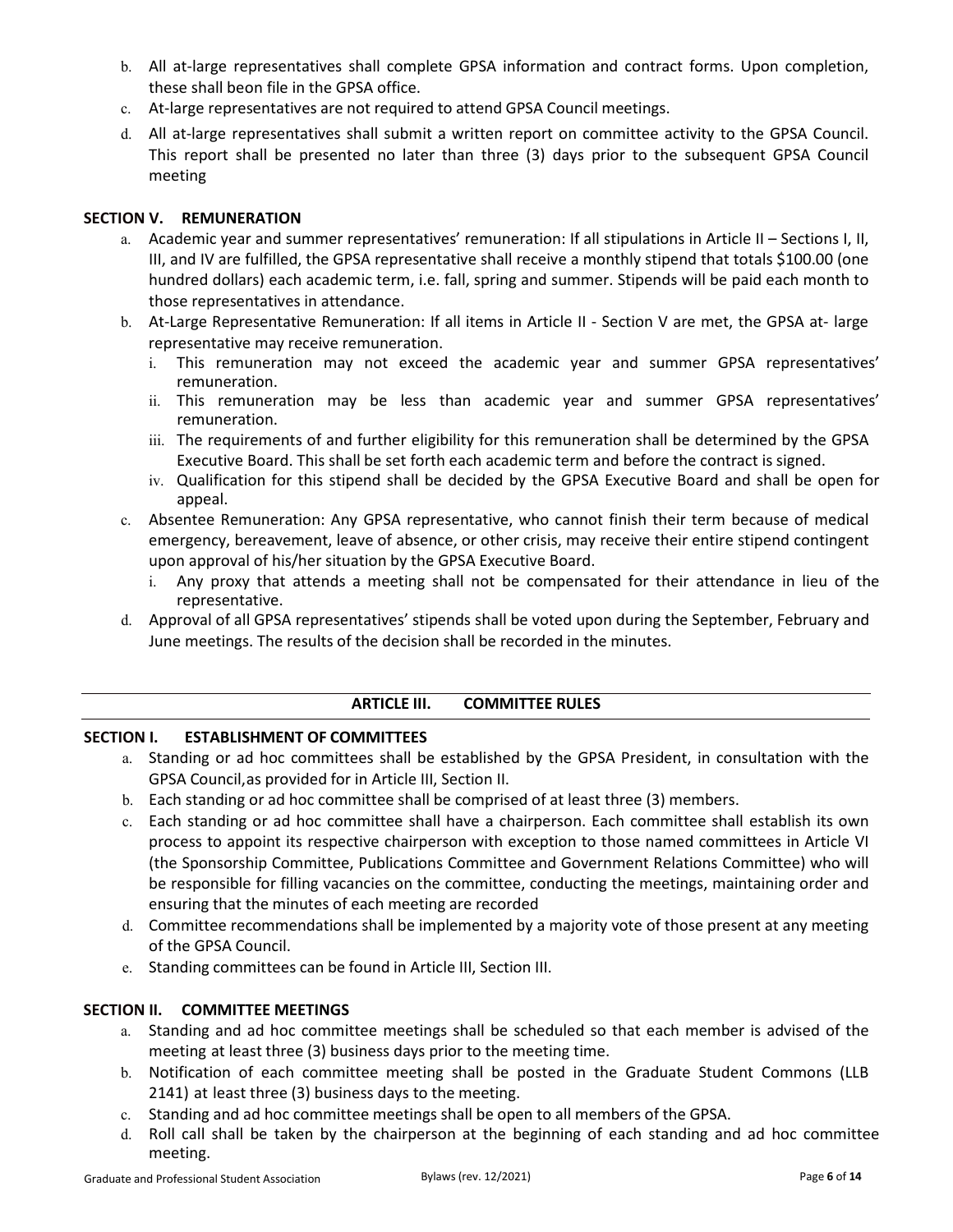- e. The minutes of each standing and ad hoc committee shall be recorded by the chairperson or appointee of that person.
- f. Each member of a committee shall have one (1) vote with the exception of the committee chairperson who shall vote only in the event of a tie. Absent members shall vote only by written proxy. Members of the GPSA Executive Board, standing, and ad hoc committees shall allow a maximum of three (3) proxies per meeting. If more than three (3) proxies are in attendance, the meeting shall be postponed until such time that no more than three (3) proxies are in attendance.

#### **SECTION III. RESPONSIBILITIES OF STANDING COMMITTEES**

- a. The Sponsorship Committee shall review applicants for GPSA sponsorships and consider individuals for research and conference travel awards.
- b. The Activities/Community Service Committee shall initiate activities and events of a scholarly, social and/or service nature. The Activities/Community Service Committee shall recommend proposed activities involving the expenditure of GPSA funds to the GSPA Council for approval.
- c. The Publications Committee shall be responsible for the collection, assembly and publication of the GPSA newsletter. Four (4) editions of the publication shall be produced two per fall and spring semesters. Additional issues may be requested at the discretion of the GPSA Executive Board.
- d. The Elections Commission shall oversee all GPSA elections by enforcing election and campaign rules and principles set forth by the Rules & Ethics Committee.
- e. The Bylaws Committee shall be responsible for reviewing and updating the GPSA bylaws.
- f. The Awards Committee shall be responsible for reviewing applications and determining recipients of the annual GPSA Awards. Four awards: Merit (student award), Service (student award), Outstanding Mentor (faculty and/or staff) and Distinguished Contribution (faculty, staff and/or community member) shall be offered annually by the GPSA to give recognition to students and faculty from across disciplines and classifications for their contributions to the development and continuing growth of UNLV and the GPSA. Upon evaluation of the Awards application up to three (3) recipients can be selected for the Merit, Service and Outstanding awards, and one (1) recipient can be selected for the Distinguished Contribution award. The two student awards, Service and Merit, offer a monetary award of \$300.00 each. Recognition of these awardees will be given at the respective Research forum. Individuals are eligible to receive an award only once.
- g. The Government Relations Committee shall be responsible for interacting with university, local, state and federal agencies and/or their representatives.

#### **SECTION IV. FUNCTIONS OF AD HOC COMMITTEES**

- a. Ad hoc committees shall be established, as needed, to gather and consider information useful to the GPSA in making a decision of policy or investigating the feasibility of any proposed action not presently defined in the bylaws as falling under the auspices of a standing committee.
- b. The length of term for which the Committee is empowered to act may be specified by the GPSA President at the time the committee is established. Otherwise, the Committee will be empowered to act until the end of the academic year during which it was established, or until such time as the GPSA Council votes to accept the recommendations of the committee to be dissolved.

#### **ARTICLE IV. RULES OF GPSA COUNCIL AND REPRESENTATIVE COMMITTEE MEETINGS**

#### <span id="page-6-0"></span>**SECTION I. CALL TO ORDER**

- a. Upon call to order, all representatives will be seated. All guests will be seated in the audience.
- b. Upon call to order, disruptive conduct will not be tolerated.
- c. Upon call to order, only items on the agenda will be addressed.
- d. Upon call to order, no one will speak without first being recognized by the chairperson.
- e. Upon call to order, Robert's Rules of Order, latest edition, will govern the course of all business and debate.
- f. Upon call to order, those persons who fail to comply to the rules of procedure will be censured by the parliamentarian. Those persons who continually fail to comply with procedures will be asked to leave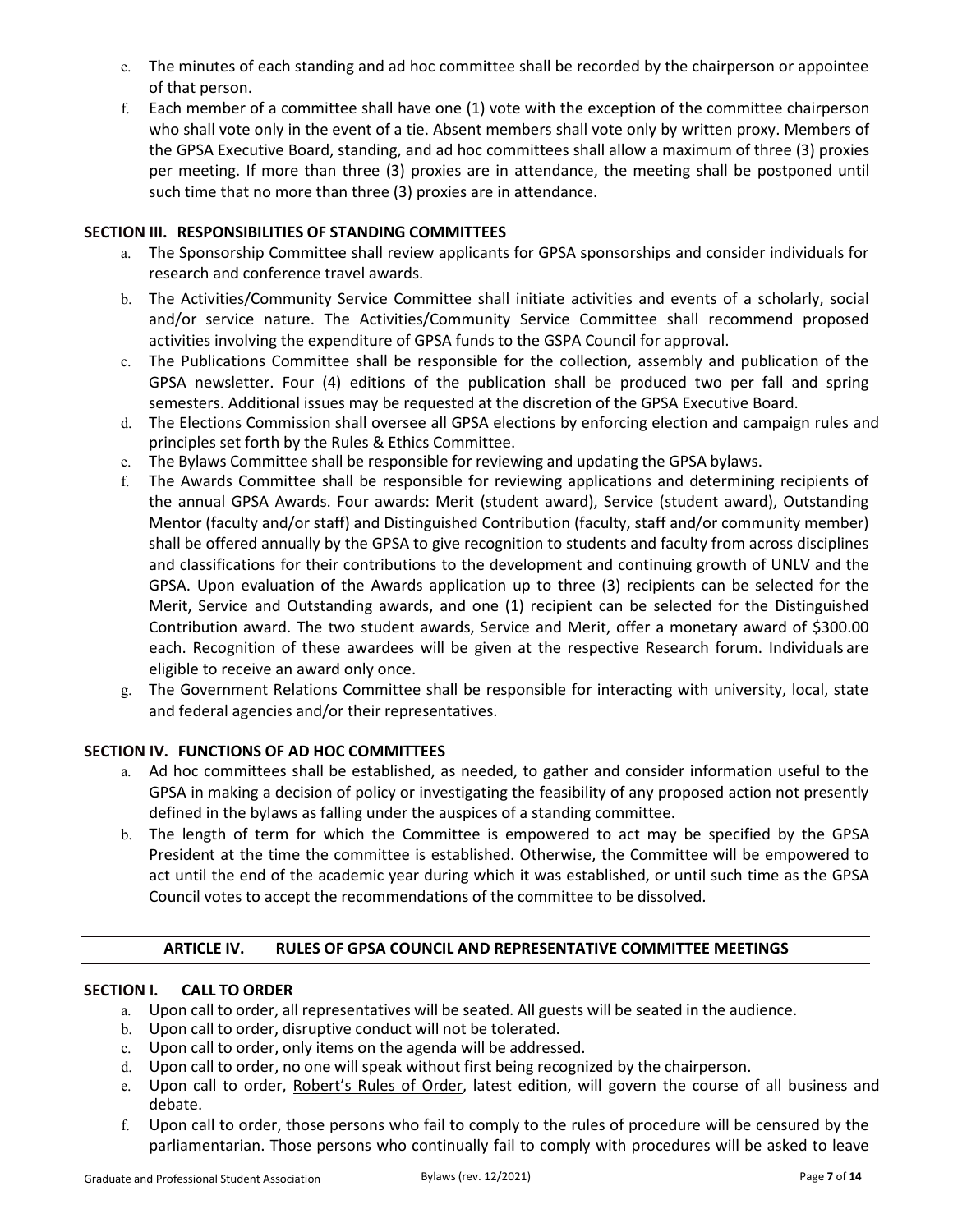the meeting and will be able to return for the for the following council meeting.

#### **SECTION II. ORDER OF BUSINESS**

At all regular meetings and at special meetings as applicable, the following order of business shall be observed:

- a. Call to order
- b. Public Comment
- c. Roll call
- d. Approval of minutes of previous meeting
- e. Guest speakers (where applicable)
- f. Election of officers and appointment of committees (where applicable)
- g. Reports and recommendations of the Executive Board
- h. Reports and recommendations of the committees
- i. Special reports (where applicable)
- j. Old business
- k. New business
- l. Public comment
- m. Adjournment

#### **SECTION III. AGENDA**

Every regular and special meeting shall be conducted in accordance with a written agenda, to be approved by the GPSA Executive Board prior to the meeting and to be distributed to all appointed members of the GPSA Council or appropriate GPSA committee at least three (3) business days prior to the meeting.

- a. No meeting shall last longer than one (1) hour and thirty (30) minutes unless otherwise stated on the agenda. After one (1) hour and thirty (30) minutes any member of the GPSA Council or committee may call for a vote to adjournthe meeting.
- b. Persons or organizations seeking placement on the agenda must submit their request in writing to the President or to the Secretary at least ten (10) days prior to the meeting at which it is to be considered. Emergency items may be added only under extremely rare conditions at the discretion of the President.
- c. Persons or organizations granted placement on the agenda shall be granted a pre‐stated time limit to address thecommittee, not to exceed fifteen (15) minutes, with additional time to receive questions. At such time that the pre‐ stated time limit is reached, any member of the GPSA Council or committee my call for a vote to end the address.

#### **SECTION IV. MINUTES**

Minutes of all meetings shall be kept and recorded in the Graduate Student Commons (LLB 2141).

- a. It shall be the policy that minutes be written in accordance with Robert's Rules of Order, latest edition.
- b. Minutes of all GPSA Council meetings shall be forwarded to all members of the GPSA Council as promptly as possible following adjournment of a particular meeting.
- c. It shall be the policy that all minutes of all committee meetings be filed in the Graduate Student Commons (LLB 2141) for public record.
- d. All proposed GPSA hosting expenditures shall be voted upon at GPSA Council meetings. These approved agenda items shall be attached to all such expenditures for payment.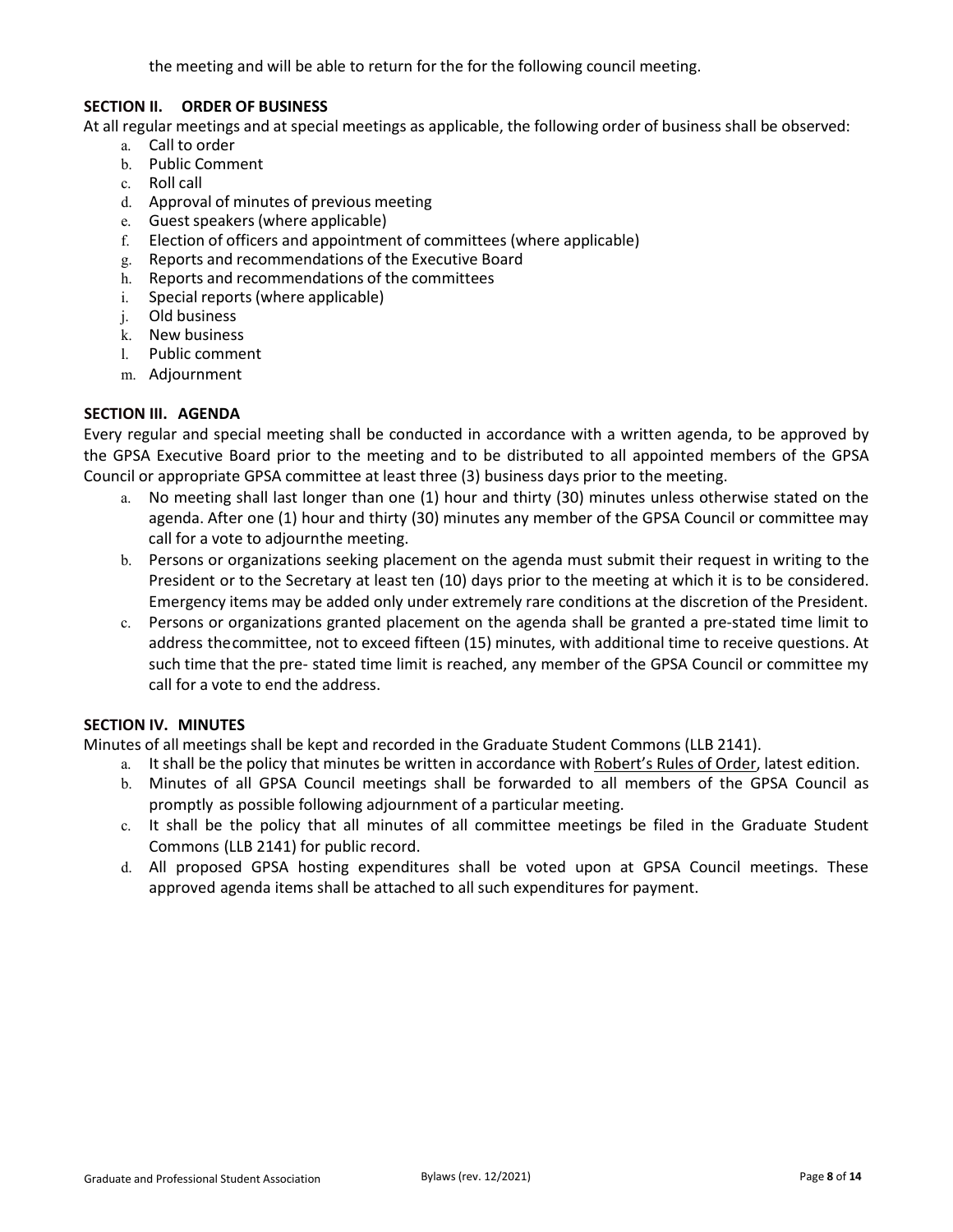#### <span id="page-8-0"></span>**ARTICLE V. GPSA SPONSORSHIP**

#### **SECTION I. GPSA RESEARCH & TRAVEL SPONSORSHIP SUPPORT DESCRIPTION**

The GPSA shall support projects which directly affect the student's degree program and make a contribution to the scholar's field. This support shall come in the form of GPSA sponsorships which are offered in four (4) funding cycles per academic year. These reimbursement‐based sponsorships shall fund pending projects and are not intended for reimbursement of current or past activities. For detailed information along with application and award procedures, please review the Operating Policy of the UNLV GPSA Research & Travel Sponsorship Committee.

#### **SECTION II. ELIGIBILITY, APPLICATION PROCEDURE, AND DEADLINES**

- a. Currently enrolled and officially admitted UNLV graduate and professional students are eligible to apply for research and/or travel sponsorship via an online Qualtrics application.
- b. Required application components shall include: identifying information, a statement of purpose (outlining a description, significance, and timeline of the project/event), a detailed and justified budget, a letter of recommendation, and conference acceptance (if applicable).
- c. Submission deadlines for sponsorships shall be based on the dates of the proposed activity timeline. Application deadlines will be as follows:
	- *September 15th* for activities occurring in November, December, and January.
	- *November 15th* for activities occurring in February, March, and April.
	- *March 15th* for activities occurring in May, June, and July.
	- *June 15th* for activities occurring in August, September, and October.
- d. Provided funds are available, the committee may review emergency applications which demonstrate extenuating circumstances outside of the control of the applicant.

#### **SECTION III. FUNDING LIMITATIONS AND PRIORITY**

- a. Individual applicants shall not obtain more than three (3) GPSA research and/or travel sponsorship awards to a maximum of one thousand two hundred and fifty (\$1,250.00) dollars per academic year.
- b. An applicant may submit only one application per sponsorship cycle. Furthermore, no applicant may obtain more than one emergency sponsorship per academic career.
- c. Owing to the competitive nature of the GPSA sponsorships, applications are considered based the following priority levels: :
	- *First Priority* Any research, project, or travel that is required for the completion of a degree program.
	- *Second Priority*  Any research, project, or travel that is not required for the completion of a degree program, and travel expenses necessary for presenting at conferences, performances, presenting/sharing of scholarly work.
	- *Third Priority* Conference or other professional development with no presentation.

#### **SECTION IV. AWARD OF SPONSORSHIP**

- a. The GPSA Sponsorship Committee, chaired by the GPSA Vice President, shall review applications and award sponsorships Sponsorship awardees are required to present this project at the Graduate & Professional Student Research Forum which is held each spring semester; failure to present will result in ineligibility for additional GPSA programs until this requirement has been satisfied.
- b. Acknowledgment shall be given to the GPSA in any and all reports, papers, articles, and books resulting from the applicant's project.

#### **SECTION V. MODIFICATION & APPEAL PROCESS**

- a. The applicant/awardee may submit an amendment to their application/award to indicate a change in the original activity due to unforeseen changes; reevaluation of the amendment by the Sponsorship Committee may result in achange in the award which reflects the amendment.
- b. An applicant may also appeal a decision, in writing, to the GPSA Vice President by submitting a letter of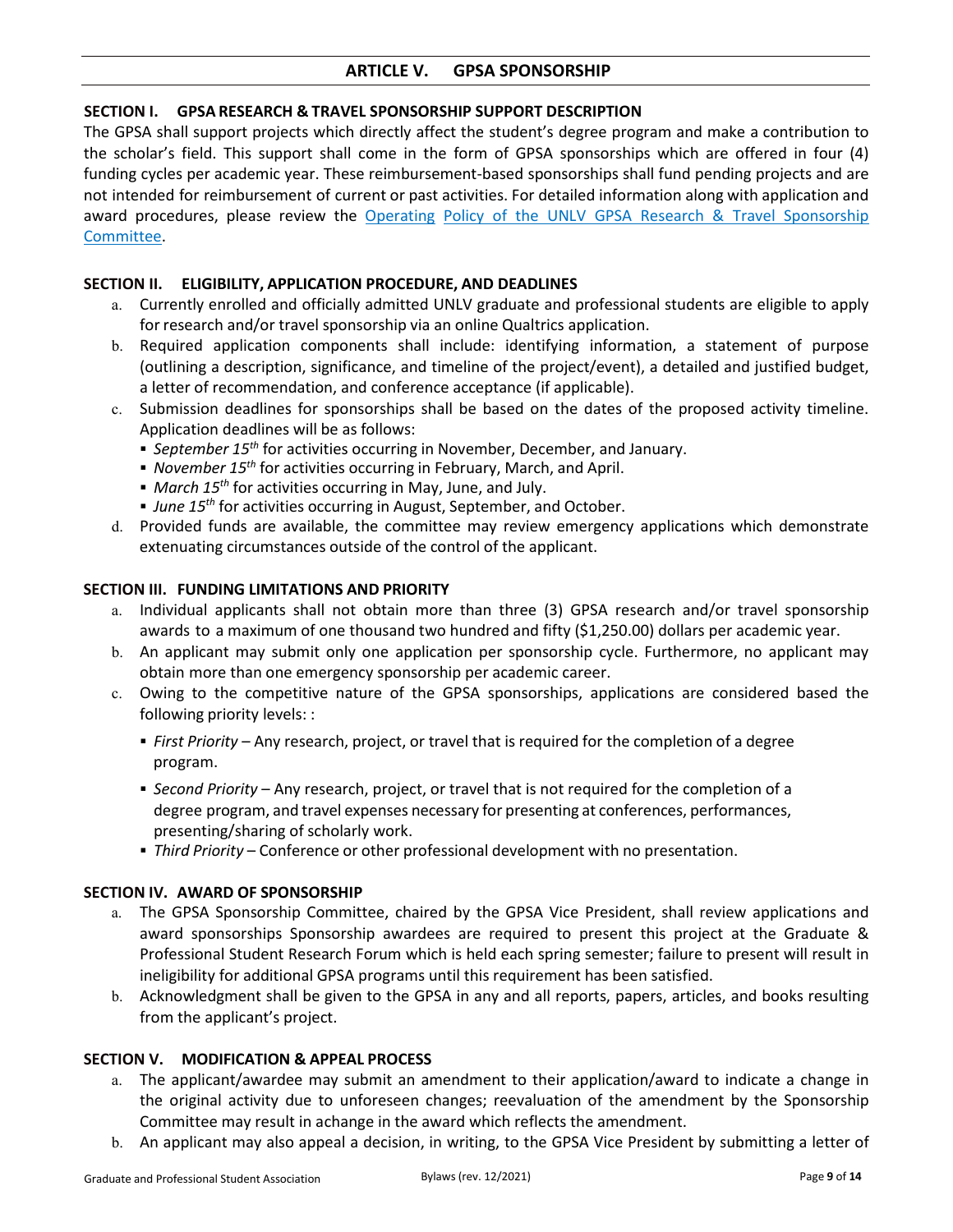intent to appeal within ten (10) university business days after notification of award status and the final appeal being sent within no more than thirty (30) university business days.

c. Appeals will be evaluated in their entirety by the GPSA Executive Board; no additional supplemental materials shallbe considered, only the written appeal and original application will be evaluated.

#### **SECTION VI. FRAUDULENT DOCUMENT SUBMISSION**

Producing documents that are duplicates, fraudulent, or otherwise incorrect will result in the loss of the sponsorship moneyawarded and the student will be referred to the Office of Student Conduct for further consideration.

### **ARTICLE VI. RESPONSIBILITIES OF GPSA OFFICERS**

#### <span id="page-9-0"></span>**SECTION I. APPOINTMENT OF GPSA OFFICERS**

- a. Time shall be reserved at the April Council meeting so candidates for the GPSA Executive Board can make themselves and their platforms known to the GPSA Council.
- b. A general election of graduate and professional students shall be held to determine the GPSA officers for the following academic year following the April Council meeting.
- c. All candidates for officers' positions shall be an admitted and enrolled GPSA member and must be in good academic standing with the Graduate College.
- d. New signature cards must be sent to the Controller's Office, to authorize the newly elected officers signing authority for GPSA expenditures. This shall be done after the May GPSA Council meeting; this voids all signing privileges of the prior GPSA officers.
- e. If a GPSA officer position becomes vacant, a replacement shall be appointed by the GPSA Executive Board utilizing an interview process. This process shall consist of a submitted Declaration of Candidacy from the applicant and an interview with the current GPSA Executive Board and the two (2) GPSA faculty advisors. The vacant position shall be closed one (1) month from the date of the written resignation or following the next general GPSA Council meeting, whichever comes first. The GPSA position shall be posted immediately upon resignation.
- f. The term for elected officers begins during the May Council meeting, and continues through the following May Council meeting.

#### **SECTION II. PRESIDENT**

- a. Shall be the chairperson of the GPSA Council and shall call and lead the Council and GPSA Executive Board meetings. Responsible for guiding the organization on general issues, such as the goals of the GPSA Council.
- b. GPSA committees shall be established by the President.
- c. Shall attend Board of Regents and Nevada Student Alliance meetings and various UNLV meetings representing the UNLV graduate and professional student population.
- d. The President shall be awarded a graduate assistantship stipend and a tuition waiver of up to nine

(9) credits a semester for duties performed for the GPSA. This includes, but is not limited to, attendance of meetings, i.e., Board of Regents meetings, university related meetings, and various GPSA committee meetings. Allotting twenty (20) hours per week of time spent conducting GPSA business and overseeing general daily office operations. Written declaration of resignation must be submitted before power and duties shall be discharged by the Vice President.

e. The President shall be an admitted and enrolled GPSA member that maintains good academic standing with the Graduate College. If academic standing is not maintained, a vote by the GPSA Council shall determine the status of the President.

#### **SECTION III. VICE PRESIDENT**

a. Chairs the Sponsorship Committee (disbursement of GPSA research and travel funding) and selects a secretary within that committee to record the minutes and procedures taken to determine sponsorship awardees. After selection a list shall be comprised and sent to the Controller's Office and letters sent to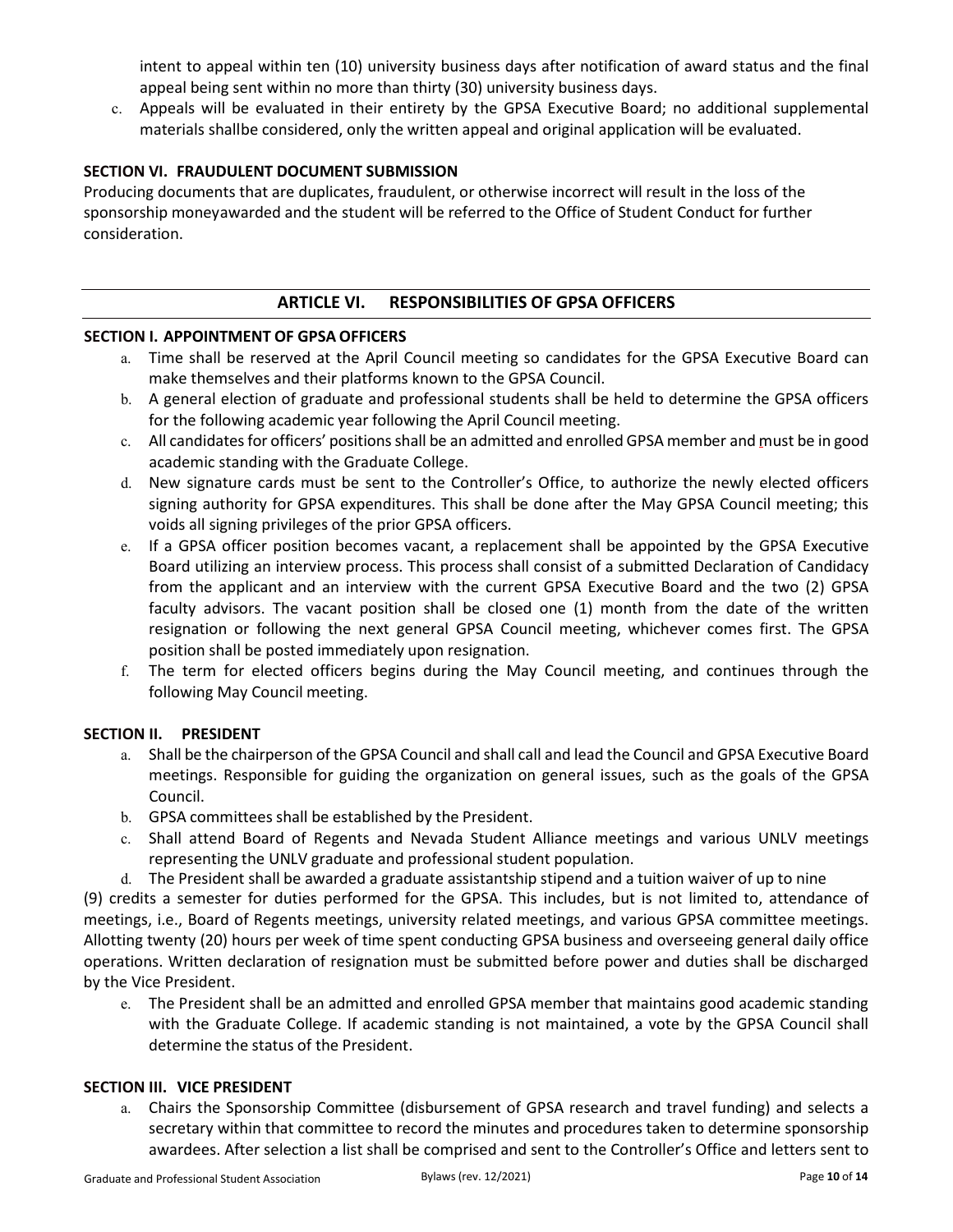all applicants notifying them of the Sponsorship Committee's selection.

- b. In the absence of the President, the Vice President shall chair the GPSA Council and GPSA Executive Board meetings.
- c. Chairs the Graduate & Professional Student Research Forum Committee. Once per academic year, the GPSA shall sponsor the Graduate & Professional Student Research Forum with the Graduate College. The Forum, held every spring semester, provides graduate and professional students the opportunity to present their research results orconference papers in either an oral presentation or poster format.
- d. Written declaration of resignation must be submitted before power and duties shall be discharged by the Treasurer.
- e. The Vice President shall be an admitted and enrolled GPSA member that maintains good academic standing with the Graduate College. If academic standing is not maintained, a vote by the GPSA Council shall determine the status of the Vice President.

#### **SECTION IV. TREASURER**

- a. Shall provide a current GPSA financial report at each Council meeting. This report shall establish and maintain all records of GPSA revenue and expenditures.
- b. The Treasurer, if so directed by the GPSA, shall do requested financial reports.
- c. At the September, February and June Council meetings, stipend payments shall be introduced and voted upon and recorded in the minutes.
- d. Chairs the Governmental Relations Committee.
- e. Written declaration of resignation must be submitted before power and duties shall be administered by the Secretary.
- f. The Treasurer shall be an admitted and enrolled GPSA member that maintains good academic standing with the Graduate College. If academic standard is not maintained, a vote by the GPSA Council shall determine the status of the Treasurer.
- g. Upon request, shall report to the GPSA Council the total enrollment of graduate and professional students each semester.

#### **SECTION V. SECRETARY**

- a. Record minutes at the GPSA Council meetings and at the GPSA Executive Board meetings. The recorded minutes of Council meetings shall be distributed to representatives in a timely order following adjournment of each meeting.
- b. Establish a roll call and information list of all representatives.
- c. Takes roll call and proxy forms from representatives at GPSA Council meetings.
- d. The Secretary shall be the parliamentarian of the GPSA Council.
- e. Responsible for preparing the agenda and posting it on the GPSA Office bulletin board, Student Union display case by the Information Desk and the Graduate College display case located in Flora Duncan Humanities Building (thirdfloor) and the GPSA website [\(http://www.unlv.edu/gpsa/agendas\),](http://www.unlv.edu/gpsa/agendas)) three (3) days prior to the Council meeting.
- f. Shall be responsible for sending each graduate and professional school coordinator a letter requesting the submission of a new GPSA representative for their department for the upcoming year, sending periodical letters throughout the summer to establish the roll call list; looking to have all departments with graduate and professional programs, represented at the GPSA Council meetings.
- g. Chairs the GPSA Publication Committee. This committee is responsible for the collection assembly and publication of the GPSA newsletter. This publication shall be produced four (4) times during the academic year: two (2) per semester. Additional issues may be produced at the discretion of the Executive Board.
- h. Written declaration of resignation must be submitted before power and duties shall be administered by the President.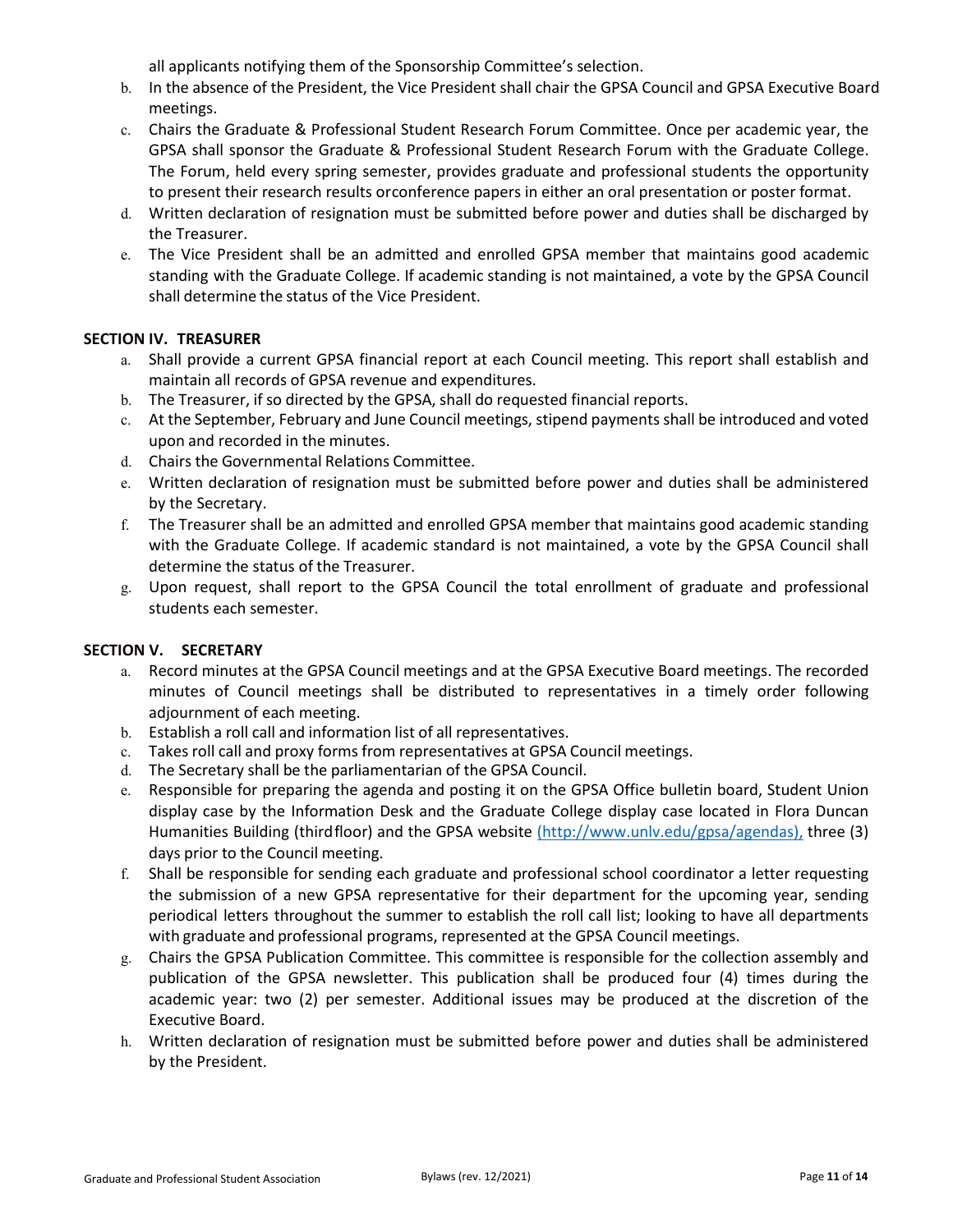i. The Secretary shall be an admitted and enrolled GPSA member that maintains good academic standing with the Graduate College. If academic standard is not maintained, a vote by the GPSA Council shall determine the status of the Secretary.

#### **SECTION VI. REMUNERATION**

- a. If all items in Article VI, sections II ‐ V are met, the GPSA President and Vice President shall each receive a \$550.00stipend and the GPSA Secretary and Treasurer shall receive a \$350.00 stipend per term (fall, spring and summer). Stipends will be paid each month to those Executive Board members in attendance.
- b. Qualification for stipends will be decided by the GPSA Executive Board and the Council and shall be open for appeal.
- c. Any GPSA Executive Board member who cannot finish his or her term due to medical emergency, bereavement, leave of absence, or other crisis, may receive his or her entire stipend contingent upon approval of situation by the GPSA Council.
- d. Approval of all GPSA Executive Board members' stipends shall be voted upon during the September, February and June meetings.

### <span id="page-11-0"></span>**ARTICLE VII. GPSA ELECTIONS**

#### **SECTION I. POLICIES AND PROCEDURES**

- a. The Elections Commission will consist of one member of each of the GPSA's standing committees and one graduate student from the general graduate and professional student body. The student will be appointed by the GPSA Council. The graduate student nominee must be on track to graduate within two (2) semesters of the election (not including summer semester), one of which includes the semester the elections are to be held.
- b. If a member of the Elections Commission intends to run for a GPSA Executive Board position, they must resign from the Elections Commission in writing to the chairs of the Rules and Ethics Committee and the Elections Commission 30 calendar days before the candidate application cycle opens. Otherwise, their Executive Board application for candidacy will be disqualified.
- c. The Elections Commission shall notify the GPSA Council of nominations received for candidacy, election dates, and procedures. The Elections Commission shall notify the GPSA Council of the finalized list of election candidates after the vetting process is completed.
- d. The Elections Commission shall oversee any and all election related activities and communications. The Commission is charged with notifying the general graduate and professional student population of election dates and procedures.
- e. Candidates must abide by the rules, recommendations, and guiding principles set forth in the Election Rules document. Violations will be reported to the Elections Commission.
- f. Elections for the GPSA Executive Board shall start at the conclusion of the April GPSA Council meeting for the GPSA Executive Board and continue for the following four academic days.
- g. Candidates for the GPSA Executive Board must meet the following criteria in addition to the rules and principles outlined by the Rules & Ethics Committee:
	- Enrolled and admitted into a graduate or professional program or graduate-level certificate program at UNLV
	- In good academic standing
	- Cannot have any open student conduct investigations
	- Cannot be on academic probation
	- Must have a minimum 3.0 GPA
- h. Candidates for GPSA President must have previous experience as a GPSA Council member or GPSA Committee member, or as an Executive Board member.
- i. Candidates for GPSA Vice President must have previous experience as a GPSA Council member or GPSA Committee member, or as an Executive Board member.
- j. Voting will be available online through CollegiateLINK, accessible through the MyUNLV Involvement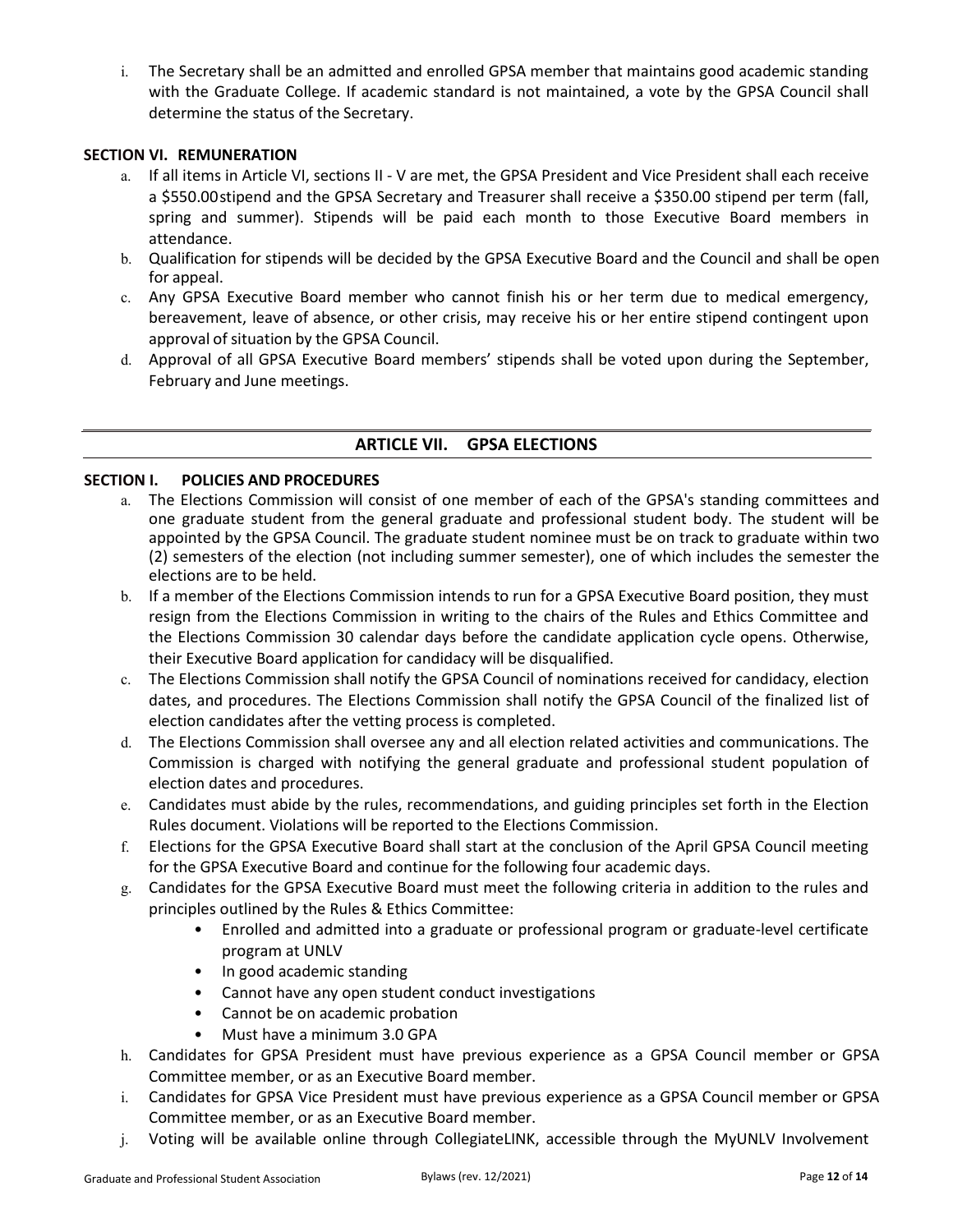Center. Voting will be available immediately following the April GPSA Council meeting and will remain open until 5:00 PM on the fourth following academic day after the April GPSA Council meeting. Votes cast after 5:00 PM on the fourth day will not be counted. Each GPSA member will be allowed one (1) vote by electronic ballot.

- k. Votes shall be tallied by the chair of the Elections Commission, one other member of the Elections Commission, and one GPSA staff member or faculty advisor. Results of the election shall be posted in the Graduate Student Commons (LLB 2141) wthin five (5) business days following the close of the election.
- l. In the event of a tie, a run‐off vote between the two candidates with the highest number of total votes shall be held by electronic ballot, available online through CollegiateLINK, accessible through the MyUNLV Involvement Center. Elections for the run‐off vote shall start at 8:00 am on the first Monday following the tally of the original election votes and shall continue for four (4) academic days, closing at 5:00 pm on Friday.
- m. The Elections Commission shall enforce the election rules, regulations, and guiding principles setforth by the Rules and Ethics Committee.
- <span id="page-12-1"></span>n. The Elections Commission shall receive complaints and reports of violations concerning campaigning and the elections process and is empowered to disqualify applications for candidacy and election candidates with qualifying proof they were in violation of election or campaign rules or principles.

#### **ARTICLE VIII. GRIEVANCES AND REMOVAL PROCEDURES**

#### <span id="page-12-0"></span>**SECTION I.**

Any representative or Executive Council Officer of the GPSA may be removed from office. To remove a Council member an Ad Hoc Grievance Review committee will be formed to review the charges and to hold a hearing to adjudicate the charges. At the time of the committee hearing, the charges will be discussed, the evidence of the infraction(s) will be presented, any witness(es) testimony will be reported and the defendant will have an opportunity to be heard before an impartial hearing board which shall be the Ad Hoc Grievance Review Committee. After reading and hearing all evidence, the committee shall present a recommendation in a written report for the general Council.

#### <span id="page-12-2"></span>**SECTION II.**

Current GPSA Council members who wish to serve on the Grievance Review Committee may self‐ nominate to run for a seat on the committee. The GPSA Council will elect five (5) current representatives to serve on the Grievance Review Committee. Elections will be held by paper ballot in which each Council member may indicate their five (5) selections for the position. The ballots will be counted by the GPSA Vice President and the Business Manager. Ballots which indicate more than five (5) selections will be discarded. Member(s) shall remove themselves from the committee in case of conflict of interest. Any removed member will be replaced in accordance with Article IV, Section I.

#### <span id="page-12-3"></span>**SECTION III.**

The representative or Executive Council Officer shall be informed of the charges in writing at least ten (10) business days prior to a hearing for removal. Any evidence to be used at the hearing for removal shall be provided to the representative or Executive Council Officer at the time of notice, and continuing through the hearing date as further evidence is gathered. (B/R 12/01)

#### <span id="page-12-4"></span>**SECTION IV.**

The Vice President shall have no vote and be responsible for all notifications and be presiding officer at the hearing for removal. If the individual being charged is the Vice President, the President shall be responsible for all notifications and be the presiding officer. The President shall be subject to the same conditions if he/she is to be the presiding officer.

#### <span id="page-12-5"></span>**SECTION V.**

The representative or the Executive Council officer shall be informed of the charges along with any evidence before the Council with the complainant present. The representative or the Executive Council officer charged may be accompanied by one advisor of the person's choice who may act on [accompanied by one advisor of the